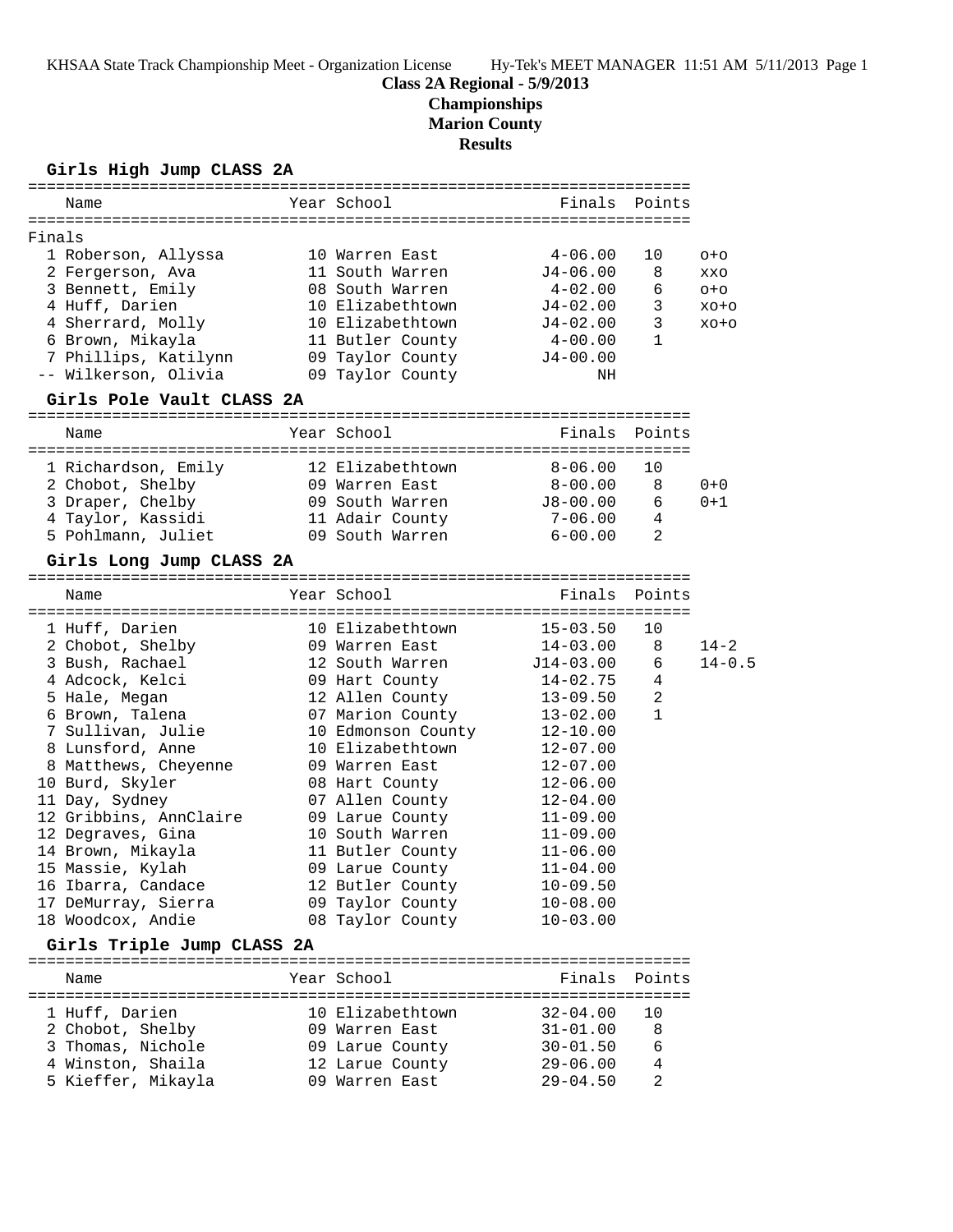KHSAA State Track Championship Meet - Organization License Hy-Tek's MEET MANAGER 11:51 AM 5/11/2013 Page 2

# **Class 2A Regional - 5/9/2013**

**Championships**

**Marion County**

## **Results**

# **....Girls Triple Jump CLASS 2A**

| 6 Ratliff, Claire  | 09 Elizabethtown   | $28 - 05.50$ |  |
|--------------------|--------------------|--------------|--|
| 7 Bennett, Emily   | 08 South Warren    | $26 - 07.00$ |  |
| 8 Sullivan, Julie  | 10 Edmonson County | $26 - 05.00$ |  |
| 9 Hudson, Kayla    | 09 Allen County    | $26 - 03.00$ |  |
| 10 Gaiko, Kathrine | 10 South Warren    | $25 - 05.75$ |  |
| 11 Ibarra, Candace | 12 Butler County   | $22 - 08.00$ |  |
| 12 Skipworth, Cara | 09 Butler County   | $22 - 05.00$ |  |

### **Girls Shot Put CLASS 2A**

| Name                                    | Year School                         | Finals                 | Points         |
|-----------------------------------------|-------------------------------------|------------------------|----------------|
| 1 Lindsey, Carlie                       | 11 Edmonson County                  | $34 - 00.00$           | 10             |
| 2 Nwanguma, Shiya                       | 12 South Warren                     | $31 - 06.50$           | 8              |
| 3 Zamora, Korinne                       | 12 Hart County                      | $27 - 01.00$           | 6              |
| 4 Hodge, Ariel                          | 11 Edmonson County                  | $26 - 11.00$           | 4              |
| 5 Akukwe, Ngozi                         | 09 Elizabethtown                    | $26 - 01.00$           | 2              |
| 6 Stockton, Jianeshia                   | 12 Franklin-Simpson                 | $25 - 06.00$           | $\mathbf{1}$   |
| 7 Romine, Samantha                      | 09 Warren East                      | $25 - 03.00$           |                |
| 7 Collins, Gabrielle                    | 10 Elizabethtown                    | $25 - 03.00$           |                |
| 9 Hanson, Katie                         | 12 Warren East                      | $24 - 02.00$           |                |
| 10 Harper, Allison                      | 09 South Warren                     | $24 - 01.00$           |                |
| 11 Keller, Harley                       | 10 Larue County                     | $23 - 04.00$           |                |
| 12 Stamps, Bailey                       | 08 Allen County                     | $22 - 06.00$           |                |
| 13 Jordan, Jasmine                      | 12 Hart County                      | $22 - 02.00$           |                |
| 14 Hilliker, Paula                      | 12 Butler County                    | $21 - 05.00$           |                |
| 15 Meyers, Sheridan                     | 12 Larue County                     | $21 - 03.00$           |                |
| 16 McGrew, Destiny                      | 09 Butler County                    | $17 - 11.00$           |                |
| 17 Smoot, Taylor                        | 10 Taylor County                    | $17 - 02.00$           |                |
| Girls Discus Throw CLASS 2A             |                                     |                        |                |
|                                         |                                     |                        |                |
|                                         |                                     |                        |                |
| Name                                    | Year School                         | Finals                 | Points         |
|                                         |                                     |                        |                |
| 1 Nwanguma, Shiya                       | 12 South Warren                     | $96 - 06$              | 10             |
| 2 Patterson, Jordyn                     | 12 Elizabethtown                    | $88 - 05$              | 8              |
| 3 Malone, Madison                       | 12 Warren East                      | $83 - 05$              | 6              |
| 4 Romine, Samantha                      | 09 Warren East                      | 82-09                  | 4              |
| 5 Harper, Allison                       | 09 South Warren                     | $77 - 05$              | $\overline{2}$ |
| 6 Brockman, Allison                     | 09 Taylor County                    | $72 - 02$              | $\mathbf{1}$   |
| 7 Meyers, Sheridan                      | 12 Larue County                     | $70 - 06$              |                |
| 8 Zamora, Korinne                       | 12 Hart County                      | $68 - 11$              |                |
| 9 Hodge, Ariel                          | 11 Edmonson County                  | $66 - 10$              |                |
| 10 Stamps, Taylor                       | 07 Allen County                     | $63 - 00$              |                |
| 11 Stockton, Jianeshia                  | 12 Franklin-Simpson                 | $62 - 02$              |                |
| 12 Jordan, Jasmine                      | 12 Hart County                      | $61 - 08$              |                |
| 13 Holder, Heaven                       | 10 Franklin-Simpson                 | $61 - 03$              |                |
| 14 Smoot, Taylor                        | 10 Taylor County                    | $55 - 11$              |                |
| 15 Hargan, Anna                         | 09 Elizabethtown                    | $52 - 00$              |                |
| 16 Hilliker, Paula                      | 12 Butler County                    | $51 - 06$              |                |
| 17 Stamps, Bailey                       | 08 Allen County                     | $49 - 06$              |                |
| 18 Martin, Kayla<br>19 Castro, Samantha | 12 Adair County<br>10 Butler County | $48 - 11$<br>$38 - 07$ |                |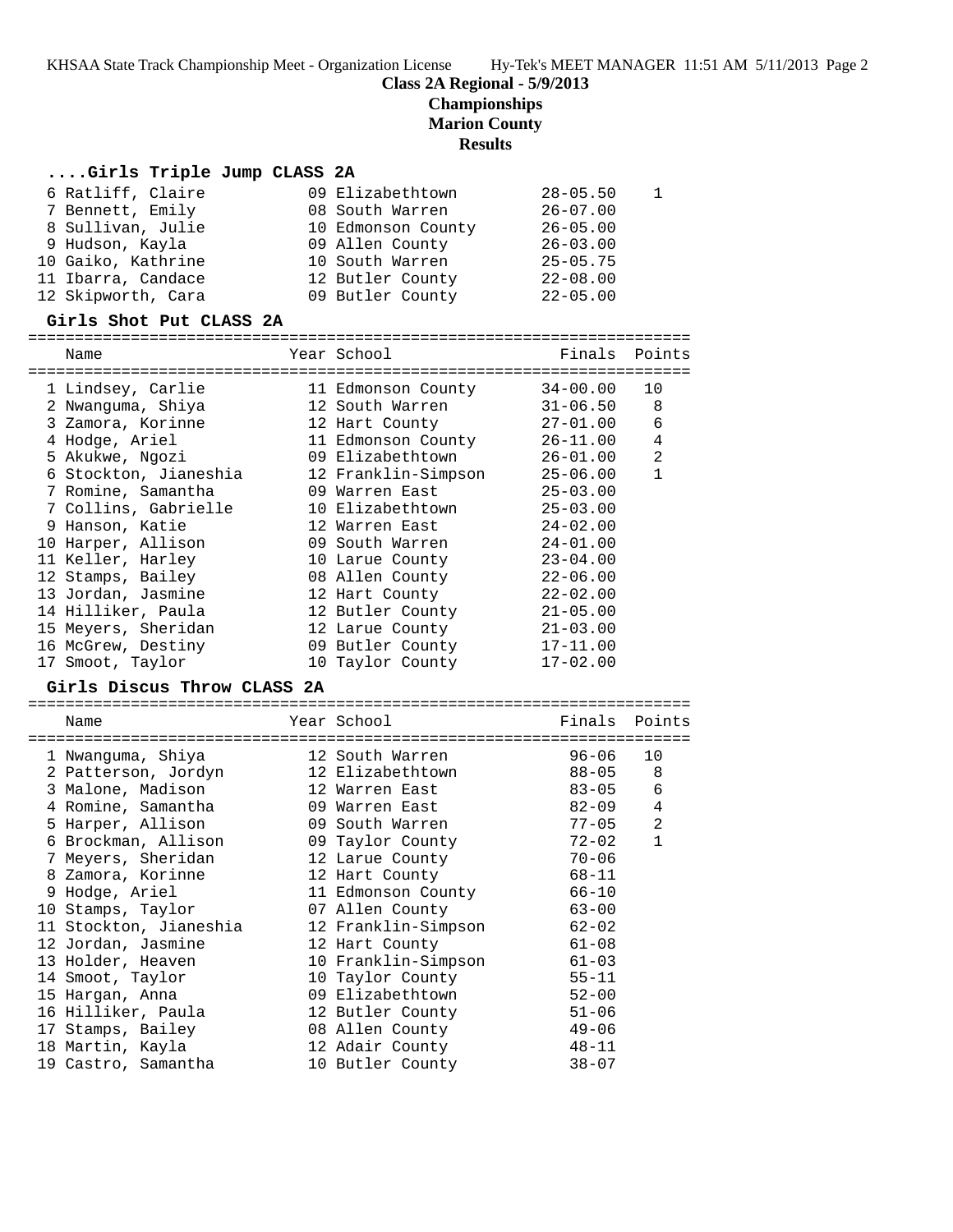#### **Class 2A Regional - 5/9/2013**

# **Championships**

**Marion County**

### **Results**

#### **Boys High Jump CLASS 2A**

|  | Name                                                                 |  | Year School                  | Finals Points |                 |        |  |
|--|----------------------------------------------------------------------|--|------------------------------|---------------|-----------------|--------|--|
|  |                                                                      |  |                              |               |                 |        |  |
|  | 1 Jones, Chas                                                        |  | 12 Elizabethtown 6-02.00     |               | 10              | XO     |  |
|  | 2 Royal, Juirien                                                     |  | 11 Elizabethtown             | J6-02.00      | 8               | XXO    |  |
|  | 3 Havens, Dylan                                                      |  | 12 Butler County 6-00.00     |               | $\epsilon$      |        |  |
|  | 4 Jones, Marquis                                                     |  | 10 Warren East 5-08.00       |               | 3               | $o+1$  |  |
|  | 4 Ferguson, Forrest 11 Hart County 5-08.00                           |  |                              |               | $\mathbf{3}$    | $o+1$  |  |
|  | 6 Barbour, Darius                                                    |  | 12 Hart County 55-08.00      |               | $\mathbf{1}$    |        |  |
|  | 7 Tatum, Satchell                                                    |  | 12 Marion County 5-04.00     |               |                 |        |  |
|  | 7 Berry, James                                                       |  | 11 Taylor County 5-04.00     |               |                 |        |  |
|  | 7 Byas, Tylyn                                                        |  | 11 Washington County 5-04.00 |               |                 |        |  |
|  | 7 Washer, Barry 10 Butler County 5-04.00                             |  |                              |               |                 |        |  |
|  | 11 Dawson, Justin 11 Marion County 5-02.00                           |  |                              |               |                 |        |  |
|  | -- Knight, Thomas                                                    |  | 11 Edmonson County           | NH            |                 |        |  |
|  | -- Fausnaugh, Garrett 11 Adair County                                |  |                              | NH            |                 |        |  |
|  | -- Kulac, Alex                                                       |  | 11 Adair County              | NH            |                 |        |  |
|  | -- Frazier, Cole 67 Taylor County                                    |  |                              | NH            |                 |        |  |
|  | -- Waters, Chase                                                     |  | 09 Allen County              | ΝH            |                 |        |  |
|  | Boys Pole Vault CLASS 2A                                             |  |                              |               |                 |        |  |
|  | Name                                                                 |  | Year School                  | Finals Points |                 |        |  |
|  |                                                                      |  |                              |               |                 |        |  |
|  | 1 Divine, Brooks 12 Marion County                                    |  |                              | 13-06.00      | 10              |        |  |
|  | 2 Huzyak, Ben                                                        |  | 11 South Warren              | 11-06.00      | 8               |        |  |
|  | 3 Huzyak, Ed                                                         |  | 09 South Warren 10-00.00     |               | 6               | $XO+0$ |  |
|  | 4 Bradshaw, Dylan                08 Marion County          J10-00.00 |  |                              |               | $4\overline{ }$ | $X0+1$ |  |
|  |                                                                      |  |                              |               |                 |        |  |

| 5 Anderson, Seth      | 09 Elizabethtown | $8 - 06.00$ |              |
|-----------------------|------------------|-------------|--------------|
| 6 Stonecypher, Trevor | 11 Adair County  | $8 - 00.00$ |              |
| 7 Doolittle, Mikey    | 09 Elizabethtown | $7 - 00.00$ |              |
| -- Farmer, Joseph     | 09 Adair County  | NΗ          |              |
| -- Herron, Taylor     | 09 Warren East   | DO -        | illegal pole |

#### **Boys Long Jump CLASS 2A**

======================================================================= Name The Year School Team Points Points ======================================================================= 1 Jones, Chas 12 Elizabethtown 19-05.00 10 2 Lancaster, Weston 09 Hart County 18-03.75 8 3 Pendleton, Collin 11 Adair County J18-03.75 6 4 Tatum, Satchell 12 Marion County 18-00.00 4 5 Broaddus, Jack 10 South Warren 17-11.00 2 6 White-Dejarnatt, Ryan 12 Warren East 17-06.50 1 7 Cleary, Nathan 12 Elizabethtown 17-00.00 8 Wilson, Aaron 12 Warren East 16-07.00 9 Wallace, Trevor 10 Larue County 16-05.00 10 Young, Randy 09 Larue County 16-03.00 11 Holt, Jordan 10 Franklin-Simpson 16-00.00 12 Priddy, Trevor 09 Hart County 15-04.00 13 Anderson, Jesse 11 Adair County 15-03.00 14 Fulton, Trevor 11 Butler County 14-10.50 15 Price, Cameron 09 Butler County 14-09.50 15 Ballard, Antonio 08 Taylor County 14-09.50 17 Martin, DeShawn 09 Franklin-Simpson 14-05.00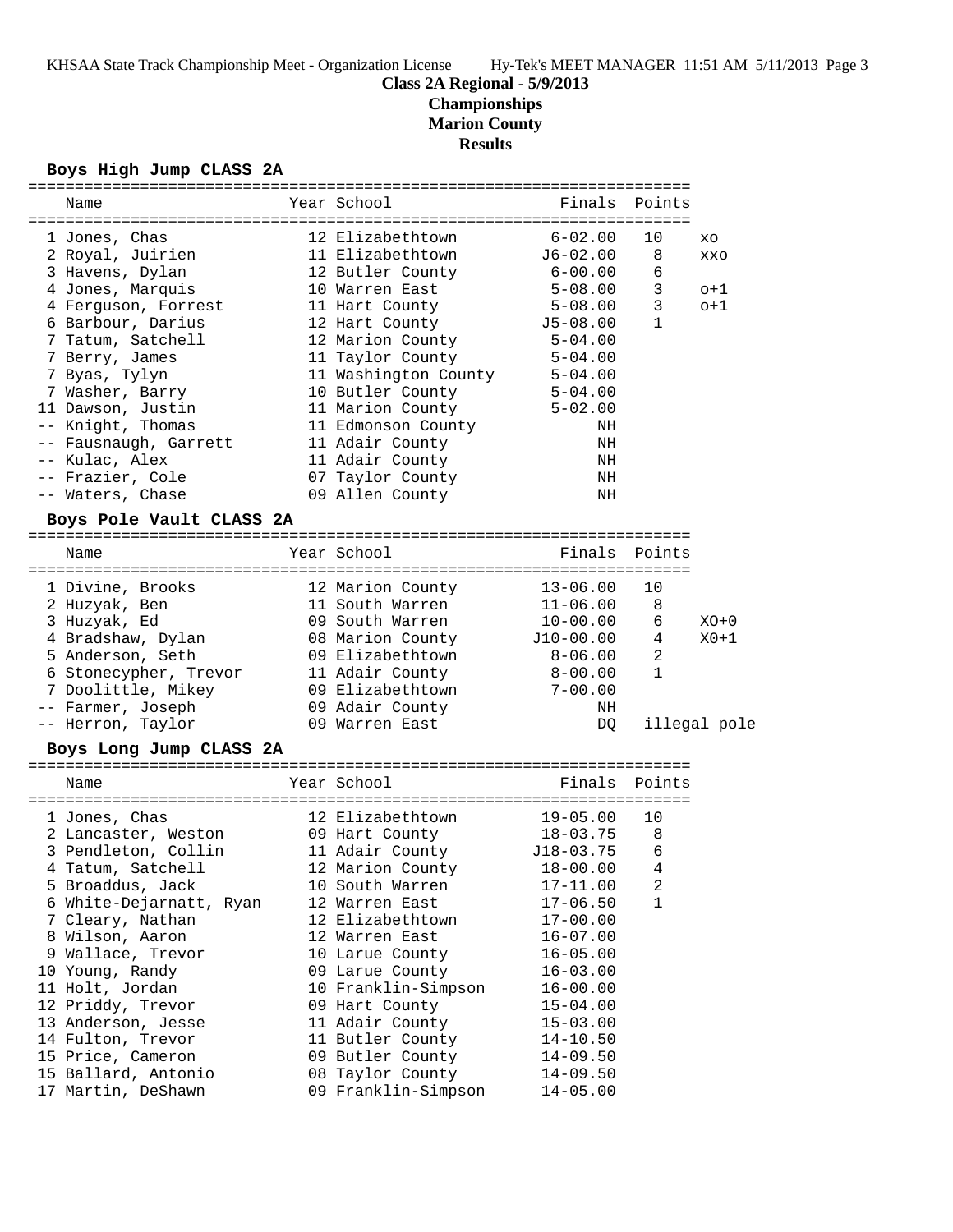KHSAA State Track Championship Meet - Organization License Hy-Tek's MEET MANAGER 11:51 AM 5/11/2013 Page 4

# **Class 2A Regional - 5/9/2013**

**Championships**

**Marion County**

## **Results**

### **....Boys Long Jump CLASS 2A**

| 18 Willis, Brad     | 07 Taylor County     | $13 - 10.50$ |
|---------------------|----------------------|--------------|
| 19 Riley, Johnathan | 09 Washington County | $13 - 09.00$ |
| 20 Compton, Gareth  | 09 Washington County | $13 - 08.00$ |
| 21 Carter, Jason    | 09 Allen County      | $13 - 01.00$ |
| 22 Simon, Jackson   | 09 Edmonson County   | $10 - 09.00$ |

### **Boys Triple Jump CLASS 2A**

| Name                 | Year School        | Finals Points |                |
|----------------------|--------------------|---------------|----------------|
|                      |                    |               |                |
| 1 Jones, Chas        | 12 Elizabethtown   | $41 - 01.50$  | 10             |
| 2 Cummings, Bryan    | 09 South Warren    | 38-06.50      | -8             |
| 3 Havens, Dylan      | 12 Butler County   | 38-01.75      | 6              |
| 4 Tatum, Satchell    | 12 Marion County   | $37 - 09.50$  | 4              |
| 5 Dawson, Justin     | 11 Marion County   | $36 - 10.00$  | $\overline{2}$ |
| 6 Huzyak, Ben        | 11 South Warren    | $36 - 08.00$  | 1              |
| 7 Marshall, Trevon   | 10 Elizabethtown   | $36 - 01.00$  |                |
| 8 Britt, Kaleb       | 09 Warren East     | $35 - 09.00$  |                |
| 9 Lancaster, Weston  | 09 Hart County     | $35 - 08.75$  |                |
| 10 West, Kendall     | 09 Hart County     | $35 - 06.00$  |                |
| 11 Pendleton, Collin | 11 Adair County    | $35 - 03.25$  |                |
| 12 Johnson, Kenneth  | 12 Butler County   | $32 - 06.00$  |                |
| 13 Anderson, Jesse   | 11 Adair County    | $30 - 06.00$  |                |
| -- Simon, Jackson    | 09 Edmonson County | ND            |                |

#### **Boys Shot Put CLASS 2A**

| Name<br>===============================                                   | Year School<br>---------------------- | Finals Points |                |
|---------------------------------------------------------------------------|---------------------------------------|---------------|----------------|
| 1 Caldwell, Logan                                                         | 10 Franklin-Simpson                   | 45-03.00      | 10             |
| 2 Swank, Dalton                     12 Elizabethtown             43-06.00 |                                       |               | $\,8\,$        |
| 3 Allen, Julius                                                           | 10 South Warren 41-04.50              |               | $\sqrt{6}$     |
| 4 Norris, Chris                                                           | 12 Warren East 40-07.00               |               | $\overline{4}$ |
| 5 Campbell, Austin 12 Elizabethtown                                       |                                       | 39-10.00      | $\overline{2}$ |
| 6 Ryne, Zach                                                              | 12 Warren East                        | 39-05.00      | $\mathbf{1}$   |
| 7 Clubb, Caleb                                                            | 11 Edmonson County                    | $36 - 10.00$  |                |
|                                                                           |                                       | $36 - 08.00$  |                |
| 9 Venegas, Jackson                                                        | 12 Larue County                       | $36 - 07.50$  |                |
| 10 Thompson, Ryan                                                         | 11 Marion County                      | $36 - 05.00$  |                |
| 11 Moreland, Michael                                                      | 11 Washington County                  | $33 - 03.00$  |                |
| 12 Nickerson, Alex                                                        | 12 Adair County                       | $33 - 01.50$  |                |
| 13 Burris, Slade                                                          | 10 Taylor County                      | $33 - 00.00$  |                |
| 13 Peglow, Robbie 11 Franklin-Simpson                                     |                                       | $33 - 00.00$  |                |
| 15 Senig, Alex                                                            | 09 Hart County                        | $32 - 04.00$  |                |
| 16 Apato, Zach                                                            | 11 Edmonson County                    | $31 - 10.50$  |                |
| 17 Claypool, Spencer                                                      | 10 Adair County                       | $30 - 08.00$  |                |
| 18 Collison, Josh                                                         | 10 Taylor County                      | $30 - 01.00$  |                |
| 19 Turner, Jacob                                                          | 12 Butler County                      | $30 - 00.00$  |                |
| 20 Lawson, Bradlee                                                        | 12 Washington County                  | $28 - 08.00$  |                |
| 21 Hampton, Hayden                                                        | 11 Butler County                      | $28 - 07.00$  |                |
| 22 Divine, Ty                                                             | 07 Marion County                      | $15 - 11.00$  |                |